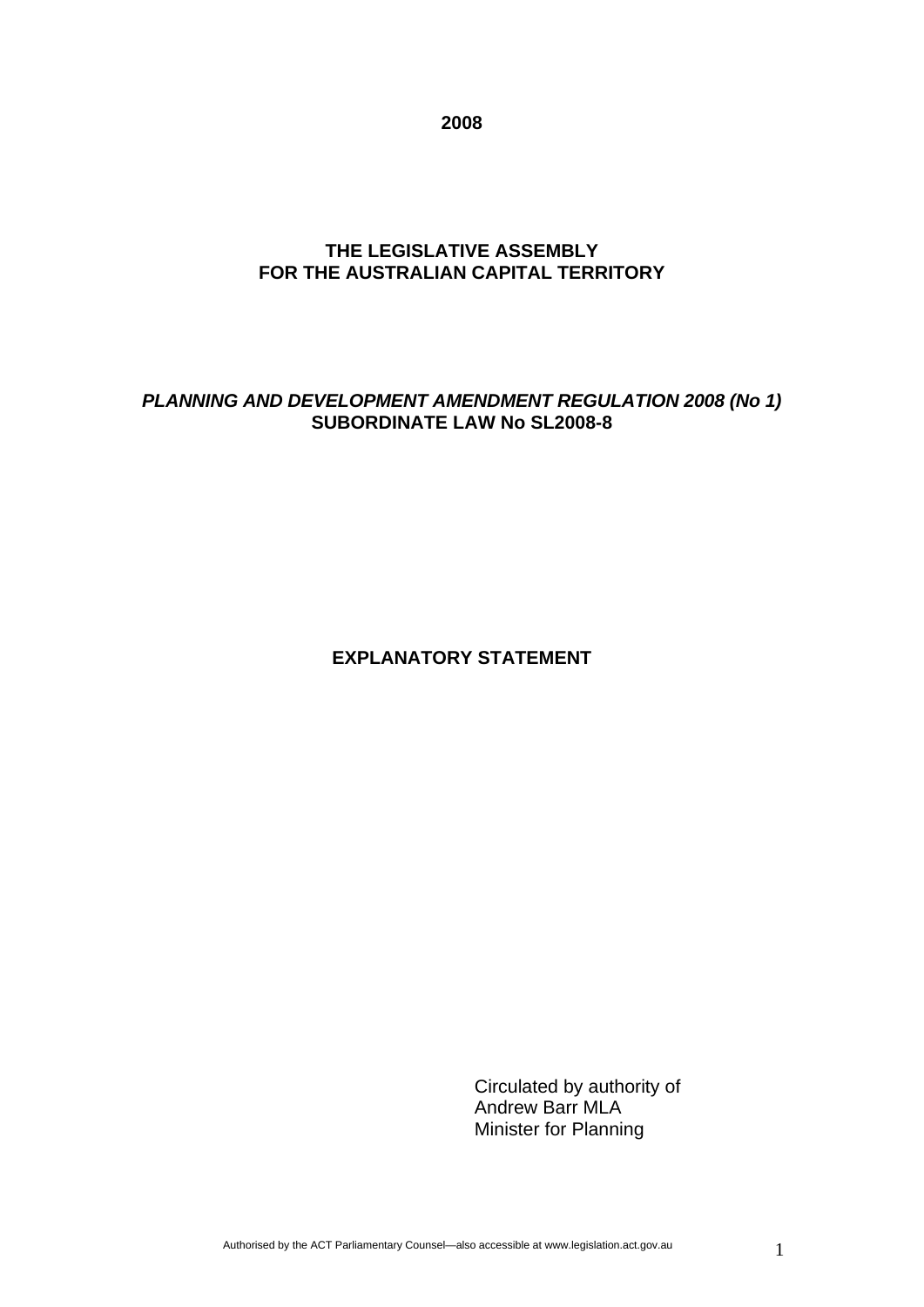# **AUSTRALIAN CAPITAL TERRITORY**  *PLANNING AND DEVELOPMENT AMENDMENT REGULATION 2008 (No 1)* **EXPLANATORY STATEMENT**

# **Overview**

The Planning and Development Amendment Regulation is made under section 426 of the *Planning and Development Act 2007* (the Act).

This regulation amends the *Planning and Development Regulation 2008* (the regulation).The amendments are necessary—

- as a result of the passing of the *Planning and Legislation Amendment Act 2008* (the Amendment Act) by the Legislative Assembly which amended certain sections of the Act after the making and tabling of the regulation; and
- to make other less substantive and some minor and technical changes as explained herein.

### **Strict liability offence in the Regulation**

Section 17 creates a strict liability offence. Under section 17(3), a person commits an offence if:

(a) the person interferes with a seized thing, or anything containing a seized thing, to which access has been restricted under subsection (2); and

(b) the person does not have an inspector's approval to interfere with the thing.

Under section 17(4) it is a strict liability offence with a maximum penalty of 10 penalty units. A penalty unit is defined in the *Legislation Act 2001* and is currently \$100.

As section 17 is a strict liability offence, it engages sections 18(1) and 22(1) of the *Human Rights Act 2004.* The government notes the following features and characteristics of the offence, which it believes justify the imposition of strict liability:

• The offence is regulatory in nature, and cannot be considered "truly" criminal" in the sense that it does not involve conduct that is "morally wrong" or "reprehensible" (see *International Transport Roth GmbH & Ors v Secretary of State for the Home Department* [2002] EWCA Civ 185). Also, the offence would only apply in situations where investigation by an inspector is required to determine whether a controlled activity is occurring or to determine whether an alleged offence has occurred or to determine whether an occupier has complied with an already issued compliance order (such as a rectification direction), and would not apply to members of the community at large (see *Engle v Netherlands* (1980) 1 E.H.R.R. 647).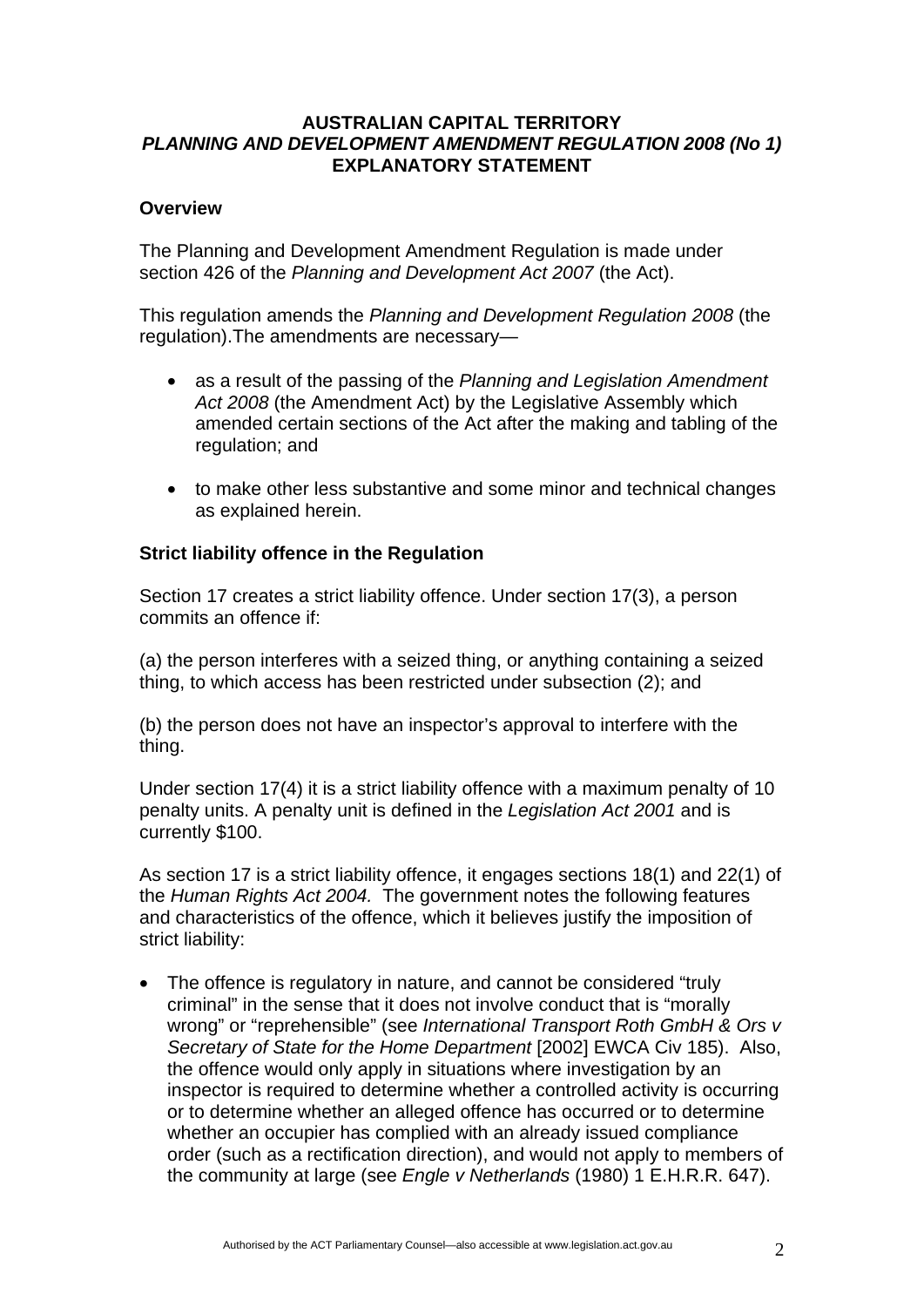Further, the maximum penalty does not involve imprisonment and is relatively minor (10 penalty units), and is principally intended to act as a deterrent, and not be punitive or "extract retribution for wrong doing" (see *Ozturk v Germany* (1984) 6 E.H.R.R. 409).

• The offence is important to protect the integrity of the regulatory regime in the Act, and strict liability is necessary to ensure the offence can effectively be prosecuted. The Government notes that there is authority from the European Court of Human Rights and the Canadian Supreme Court holding that where the offence is not punishable by imprisonment considerations of "administrative efficiency" may be afforded some weight in determining whether the imposition of strict liability is justifiable (see *Re B.C. Motor Vehicle Act* [1985] 2 S.C.R. 486; and *R v The Corporation of the City of Sault Ste. Marie* [1978] 2 S.C.R. 1299,). Strict liability offences are an efficient and cost effective deterrent for breaches of regulatory provisions. They are appropriate where the authority is in a position to readily assess the truth of a matter and that an offence has been committed. They can be dealt with by infringement notice which is a cheaper and less time consuming alternative to a court prosecution. Strict liability is beneficial where offences need to be dealt with expeditiously to ensure confidence in the regulatory scheme.

The Government is of the view that when the totality of the above factors are considered together, the imposition of strict liability is reasonable and demonstrably justified under section 28 of the *Human Rights Act 2004,*  especially when considered in light of relevant international jurisprudence concerning offences of a similar nature.

#### **Notes on Regulations**

**Section 1** - **Name of regulation** - names the regulation as the *Planning and Development Amendment Regulation 2008 (No 1).* 

**Section 2** - **Commencement** - provides that the regulation commences on the commencement of the *Planning and Development Regulation 2008*.

**Section 3** - **Legislation amended** - states that the regulation amends the *Planning and Development Regulation 2008.* 

**Section 4** - **Section 20, notes** – substitutes a new note which removes Note 1 from the regulation as it is not correct.

**Section 5** - **Sections 27 and 28** - substitutes new sections 27 and 28 as a result of the insertion of new section 152 by the Amendment Act. Substituted **section 27** specifies that an application for a development proposal in the merit track for an estate development plan in a future urban area must be notified in accordance with the Act, section 152(2)(a), that is, a sign displayed on the place and an advertisement in a daily newspaper, and, if applicable, under section 154 of the Act. An application for a development proposal in the merit track mentioned in schedule 2 of the regulation must be notified in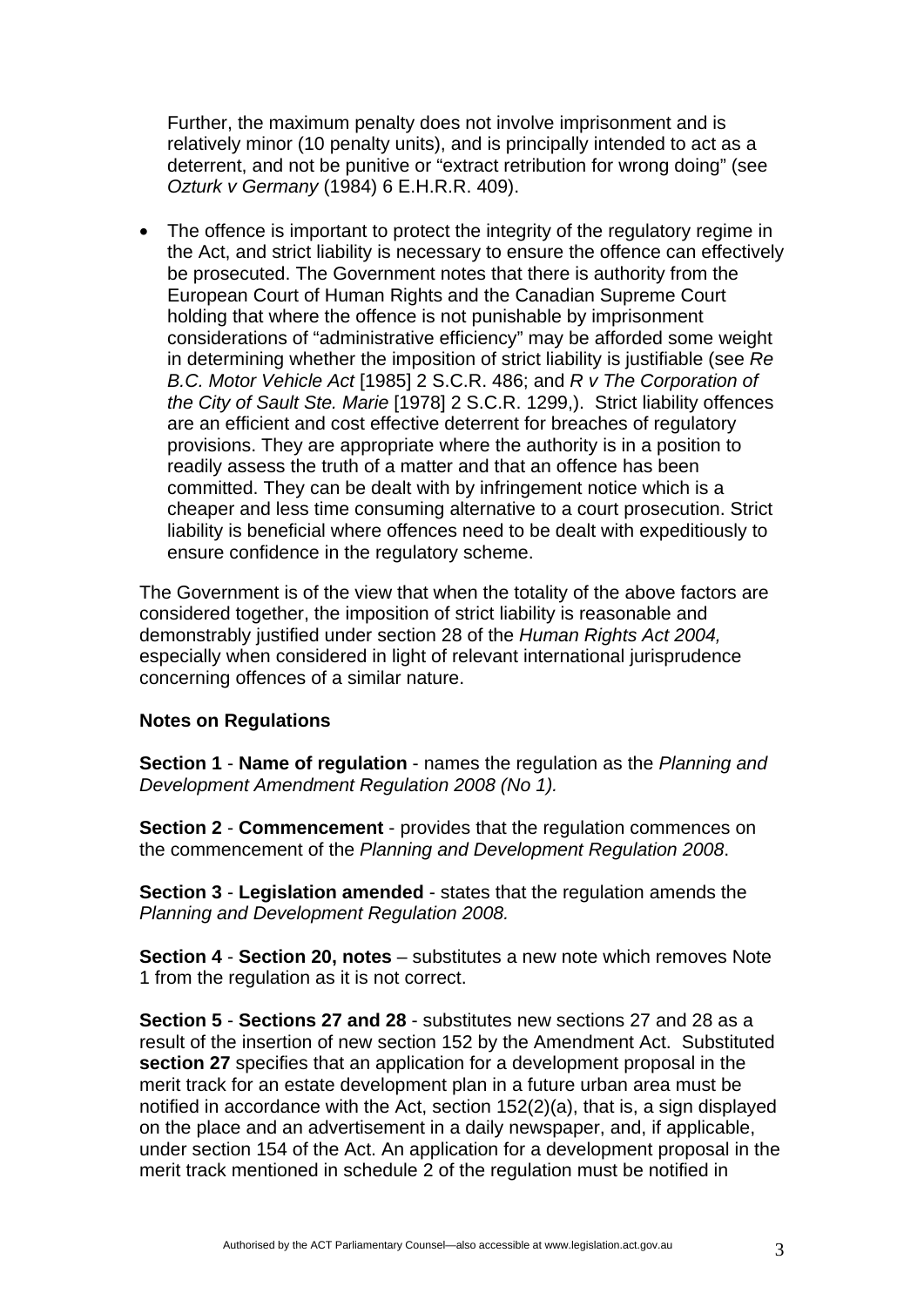accordance with the Act, section 152(2)(b), that is, letters to neighbours and if, applicable, under section 154 of the Act.

Substituted **section 28** prescribes *public consultation period* for section 157(a) of the Act. This amendment of section 28 is required because of the amendment of section 152 of the Act by the Amendment Act. The public consultation period for development applications notified in accordance with section 152(1)(a) of the Act, that is, applications for estate development plans and applications mentioned in schedule 2 of the regulation, is 10 working days. The public consultation period for development applications notified in accordance with section 152(1)(b) of the Act, that is, any other application for a development proposal, is 15 working days.

**Section 6** - **Section 100, definition of** *territory entity***, note 2-** amends note 2 to include a reference to the now two sections in the regulation relating to direct sales to the housing commissioner. Previously, only section 109 of the regulation specified the criteria for the direct sale of a lease to the commissioner for housing. The Amendment Act amended section 240 of the Act to allow direct sales of leases by the planning and land authority (the authority) as prescribed by regulation. As a result, section 130 has been inserted into the regulation (see section 10 below) which, amongst other things, prescribes that a lease of allocated land to the commissioner can be sold directly to the housing commissioner by the authority.

**Section 7 - Section 102(2), note** – amends the note so that it refers to the correct section. Section 401 will become section 402 under section 18 below.

**Section 8** - **Section 111(2), note** – amends the note so that it refers to the correct section. Section 401 will become section 402 under section 18 below.

**Section 9** - **Section 120(a)** - inserts additional words in section 120(a) because of the insertion of section 130 in the regulation. The Amendment Act amended section 240 of the Act to allow direct sales of leases by the authority as prescribed by regulation. As a result, section 130 has been inserted in the regulation (see section 10 below) which, amongst other things, prescribes that a lease of land can be sold directly by the authority to the Territory if the land is used or occupied by the Territory. As a result, section 120(a) is amended to make it clear that it applies to leases granted to the Territory except those to which section 130(1)(f) applies. The new section 120(a) refers to the Act, section 240(1)(ca). This is a reference to section 240(1)(ca) as inserted by the Amendment Act, section 22 which is proposed to be editorially renumbered as section 240(1) (d) in the first republication of the Act on the Legislation Register for the commencement of the Act.

# **Section 10** - **New division 5.1.4** –

#### **Division 5.1.4 Certain direct sales not requiring approval** -

Inserts a new section 130 in the regulation as a result of the Amendment Act amending section 240 of the Act to allow direct sales of leases by the authority. Section 130 prescribes those leases that can be sold directly by the authority. They include: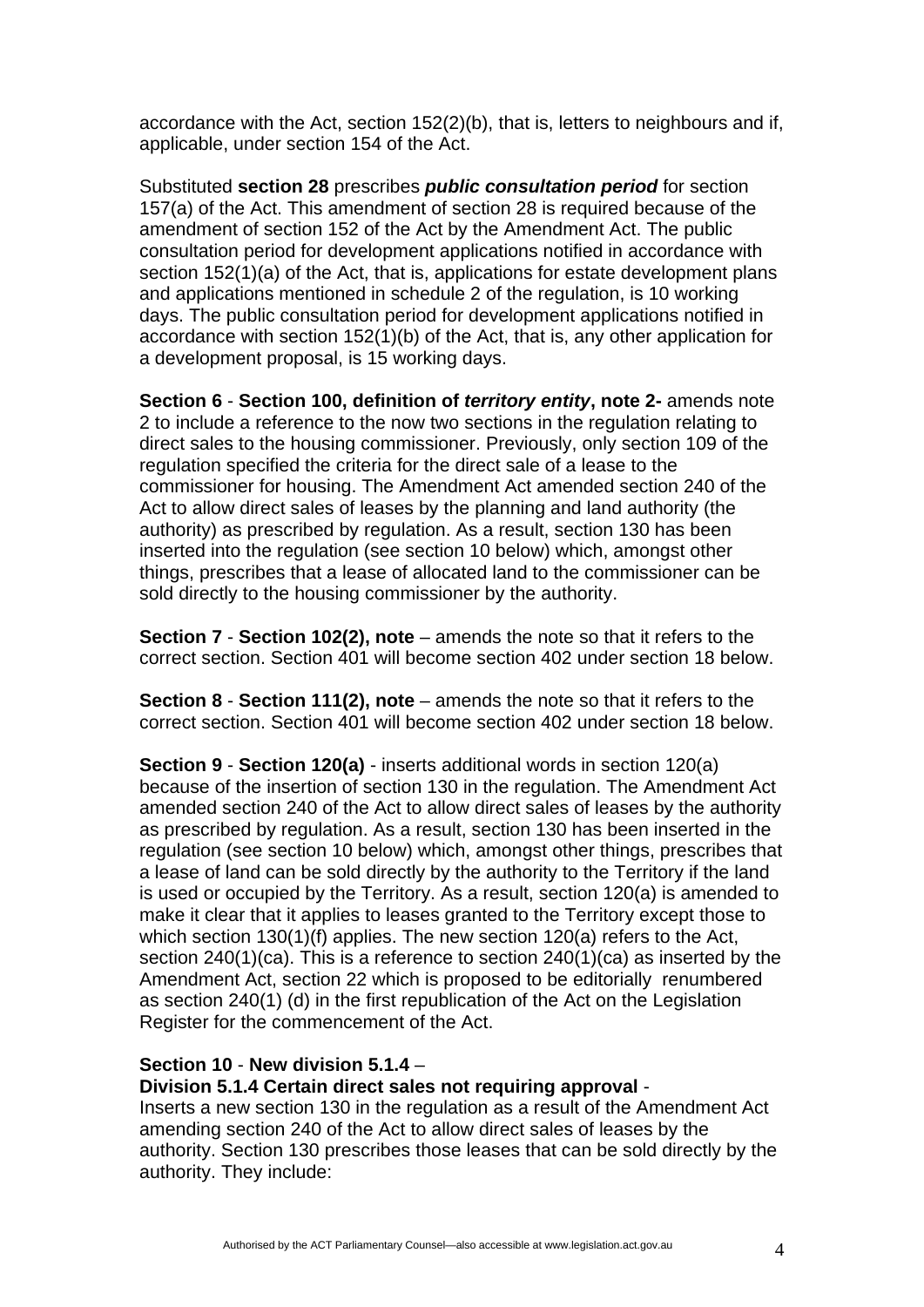(a) a lease offered at auction but not sold;

(b) a lease offered at ballot but not sold;

(c) a lease sold at ballot but the contract of sale is rescinded or otherwise ended before the lease is granted under the contract;

(d) a lease of allocated land to the housing commissioner;

(e) a lease to Community Housing Canberra Limited,

(f) a lease of land to the Territory if the land is used or occupied by the Territory.

The new section 130 refers to the Act, section 240(1)(ca). This is a reference to section 240(1)(ca) as inserted by the Amendment Act, section 22 which is proposed to be renumbered as section 240(1)(d) in the first republication of the Act on the Legislation Register for the commencement of the Act. Similarly, the reference to '240(1)(cb) to (e)' in the Note to division 5.1.4 is a reference to sections 240 (1)(cb),(d) and (e) of the Act. Section 240(1)(cb) was inserted in the Act by section 22 of the Amendment Act. Sections 240(1)(d) and (e) were inserted in the Act by section 1.125 of the *Planning and Development (Consequential Amendments) Act 2007*. Section  $240(1)(cb)(d)$  and (e) are proposed to be renumbered as (e) (f) and (g) respectively in the first republication of the Act on the Legislation Register for the commencement of the Act.

**Section 11** - **New sections 141 and 142 –** inserts new sections 141 and 142 in the regulation.

**Section 141**- Under section 251(1)(c) of the Act, as amended by the Amendment Act, section 251 applies to a lease granted under section 238(1)(d) of the Act other than…(ii) a single dwelling house lease, other than a single dwelling house lease prescribed by regulation. Section 11 prescribes such a lease and its effect is that a single dwelling house lease is subject to the restrictions under section 251 of the Act if the lease provides that the lessee cannot deal with the land, or part of the land, comprised in the lease without the prior written consent of the authority.

The Note in new section 141 refers to the Act, section 240(1)(e). This is a reference to section 240 (1)(cb) as inserted by the Amendment Act, section 22 which will be renumbered as section 240(1) (e) in the first republication of the Act on the Legislation Register for the commencement of the Act.

**Section 142** – prescribes those leases that are exempt from the Act, section 251 in accordance with section 251(2A) which was inserted by the Amendment Act. Section 142(1) clarifies that a concessional lease and a rural lease is exempt from sections 251(1) (a), (b) and (c). Sections 265 and 284 of the Act deal with restrictions on dealings with such leases. Under section 142(2), the following leases are exempt from section 251(b) and (c) of the Act:

(a) a lease to Community Housing Canberra Limited;

(b) a lease granted under the Act, section 238 (1) by auction, tender or ballot if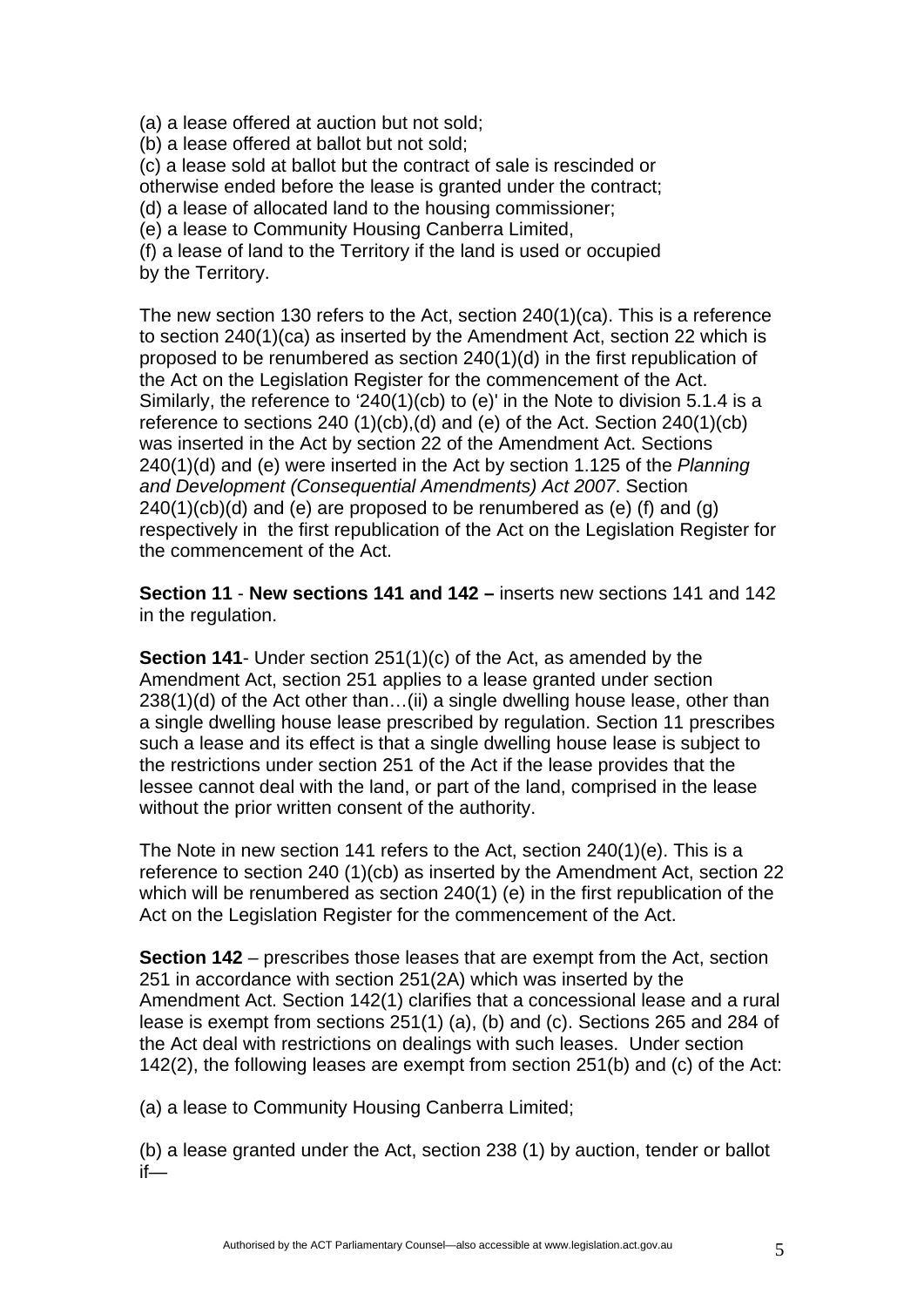(i) the class of people eligible or ineligible for the grant was restricted under the Act, section 239; and

(ii) the lease is sold for market value; and

(iii) the Act, section 251 (1) (a) or (d) does not apply to the lease;

(c) a lease granted under the Act, section 241 if—

(i) the lease is sold for market value; and

(ii) the Act, section 251 (1) (a) or (d) does not apply to the lease. The new section 142 refers to the Act, section 251(2A). This is a reference to section 251(2A) as inserted by the Amendment Act, section 29 which is proposed to be renumbered as section 251(3) in the first republication of the Act on the Legislation Register for the commencement of the Act.

**Section 12** - **Section 160 heading** – amends the heading of section 160 so that it refers to the correct section of the Act.

**Section 13** - **New section 161** – inserts a new section 160 that prescribes the period of 20 working days for section 272B(1) of the Act which was inserted by the Amendment Act.

**Section 14** - **New sections 202 and 203** – inserts new sections 202 and 203 in the regulation.

Section 298A(5)(b) was inserted in the Act by the Amendment Act. Under section 298A an application to extend the commencement or completion of a building and development provision must be accompanied by the required fee. The required fee is worked out in accordance with the formula in section 298A(3)(b). Under section 298A(5), "A" in the formula is 5, or a lower figure, if prescribed by regulation. New **section 202** prescribes the lower figures. It is 1 if a hardship reason applies to 1 or more of the lessees. The prescribed figure is 3 if:

- (a) subsection 202(1) does not apply; and
- (b) the lessee is 1 or more individuals only; and
- (c) none of the individuals has made an application under the Act section, 298A in relation to another lease within the 3 year period before the day the application is made.

Under section 202(3) *hardship reason* means:

- (a) a reason mentioned in the Act, section  $298(2)(b)(ii)$  or (iii);
- (b) and for a lessee which is an individual a reason mentioned in section 200 of the regulation.

New **section 203** is a regulation required pursuant to section 298B(6)(b) which was inserted in the Act by the Amendment Act. It provides that the authority may extend the maximum aggregate period of time for compliance with a building and development provision in a lease beyond the 3 year maximum by any period up to a maximum of 2 years, if hardship is established.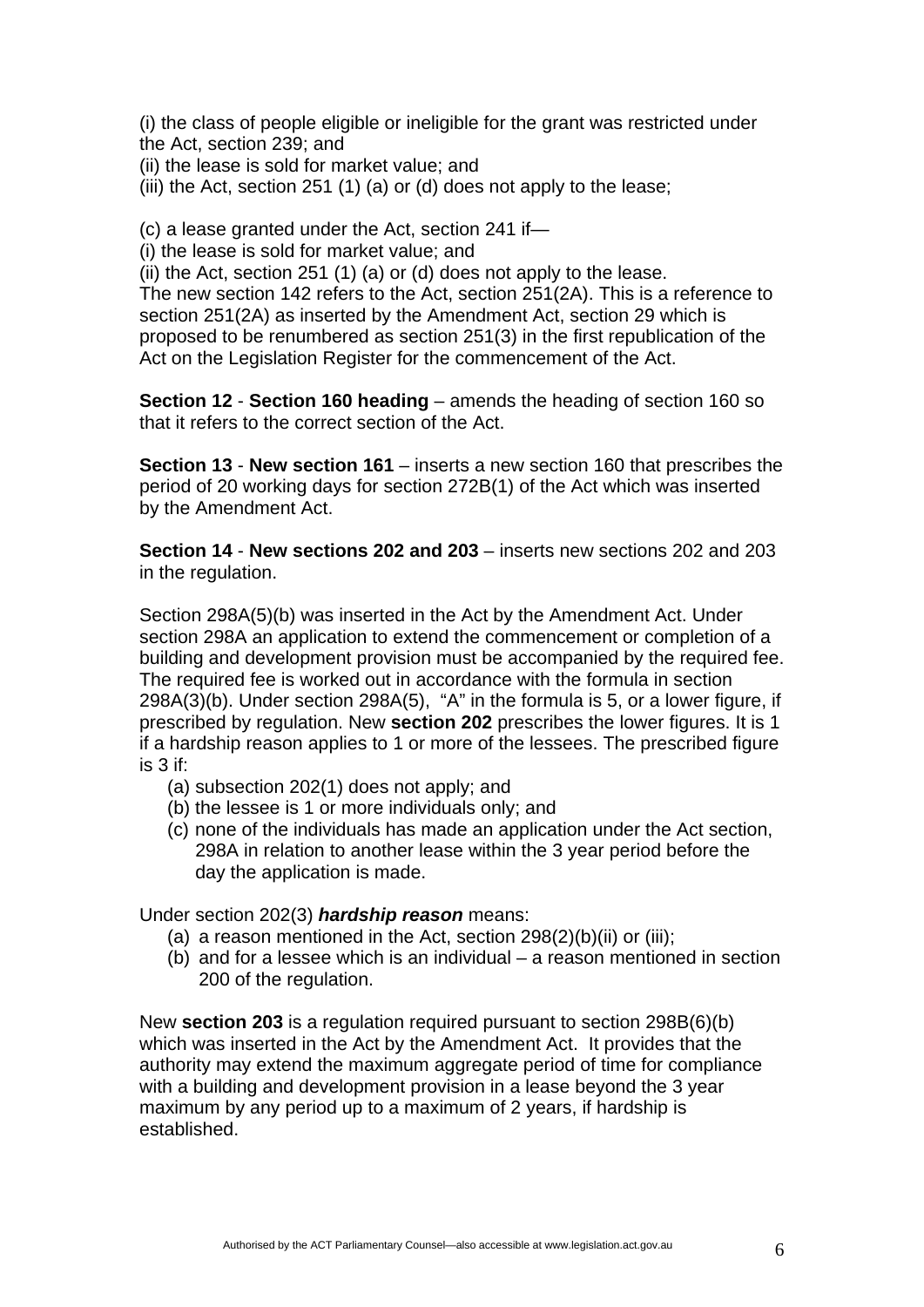The authority can extend the maximum aggregate period for an individual if satisfied that the lessee:

(1) cannot comply with the building and development provision within the required period because of:

(a) personal reasons; or

(b) financial reasons connected with the lease; or

(c) an unforeseen major event outside the lessee's control that has a demonstrable effect on the lessee's ability to develop the land; and

(2) has demonstrated that the lessee is reasonably likely to be able to meet the new extended time frame for compliance.

The authority can only extend the maximum aggregate period for an entity, other than an individual, if satisfied that the lessee:

(1) cannot comply with the building and development provisions because of: (a) financial reasons connected with the lease; or

(b) an unforeseen major event outside the lessee's control that has a demonstrable effect on the lessee's ability to develop the land; and

(2) has demonstrated that the lessee is reasonably likely to be able to meet the new extended time frame for compliance.

The Note indicates that the authority may approve the extension only if satisfied on reasonable grounds that the extension for the period sought would not cause an unacceptable delay to another development or land release (see section 298B(3) of the Act).

**Section 15** - **Section 400 heading** – substitutes a new heading to include the word "regulation" at the end. This is to clarify that section 400 is made for the purposes of the regulation because it relates to matters in the regulation.

**Section 16** – **New section 400A** –inserts new section 400A. Section 400 is made for the purposes of the regulation because it relates to matters in the regulation while section 400A is made for the purposes of the Act, section 422A.

**Section 17**- **Section 401(g)** - substitutes a new section 401(g) for clarification purposes.

**Section 18** - **Sections 400A and 401 (as amended)** – renumbers sections 400A and 401 as sections 401 and 402.

**Section 19** - **New section 403** – inserts new section 403 in the regulation. It expands on section 392D which was inserted by the Amendment Act. Section 392D of the Act specifies that an inspector who enters premises under a search warrant may seize anything at the premises that the inspector is authorised to seize under the warrant. New section 403 states that the inspector may remove a seized thing from the premises or leave it at the place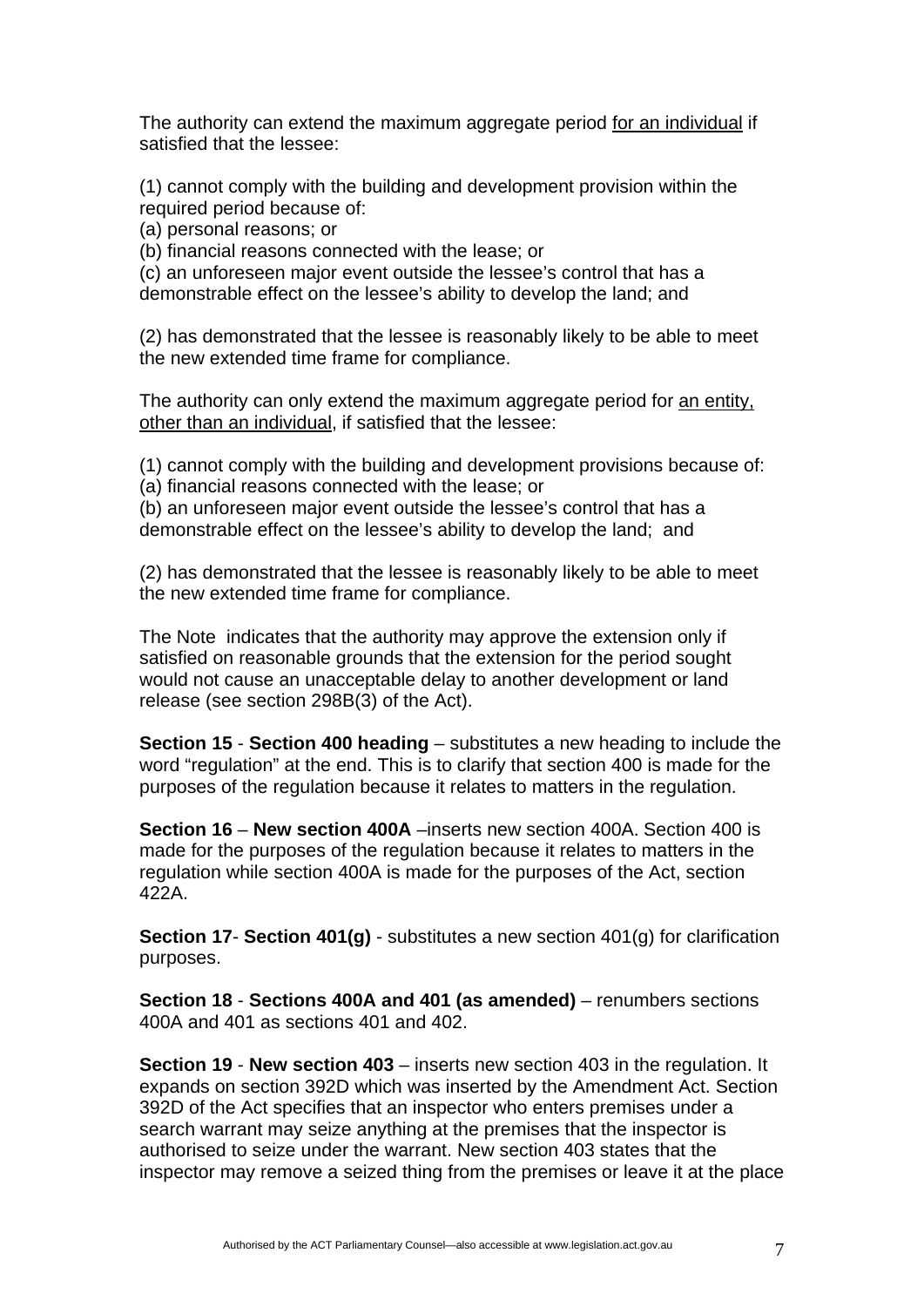but restrict access to it. A person commits a strict liability offence if the person interferes with a seized thing or anything containing a seized thing, to which access has been restricted, without an inspector's approval. The offence has a maximum penalty of 10 penalty units. A penalty unit is defined in the *Legislation Act 2001* and is currently \$100.

**Section 20** - **New section 410** – inserts new section 410 in the regulation. It provides that the regulation, schedule 5, modifies chapter 15 of the Act as stated in schedule 5, and that both new section 410 and schedule 5 expire on 31 March 2010. That is because the affect of new section 10 is intended to be for a transitional period of 2 years from 31 March 2008.

# **Sections 21- 43**

Sections 21 to 43 make various changes to certain stated sections in Schedule 1, part 1.3. The amendments are necessary for one or more of the following reasons:

- (1) to disapply certain of the exemption criteria of Schedule 1, part 1.2 to stated sections of part 1.3 to ensure the exemptions provided by part 1.3 achieve the intended effect;
- (2) to adjust terminology for better consistency and readability, and to facilitate application of the amended definition of the term *height* in the dictionary to the regulation;
- (3) to adjust format and numbering to increase usability and to facilitate any future insertion of additional provisions;
- (4) to clarify that existing exemptions in relation to certain class 10a buildings are preserved and not subject to the more onerous exemption parameters applicable to larger class 10a buildings.

Other amendments to Schedule 1 are to improve usability or are consequential to amendments by the Amendment Act, in particular, in relation to fences.

In addition, the definition of the term *height* has been amended to ensure the intended effect.

# **Section 21** - **Schedule 1, section 1.1, new definitions**

Inserts new definitions for basic paling fence and open space boundary in Schedule 1, section 1.1 to improve consistency with similar changes in the Act.

# **Section 22** - **Schedule 1, section 1.13 (2)**

Amends Schedule 1, section 1.13 to add detail ensuring the exemptions provided by part 1.3 achieve the intended effect for specific open space boundary fencing.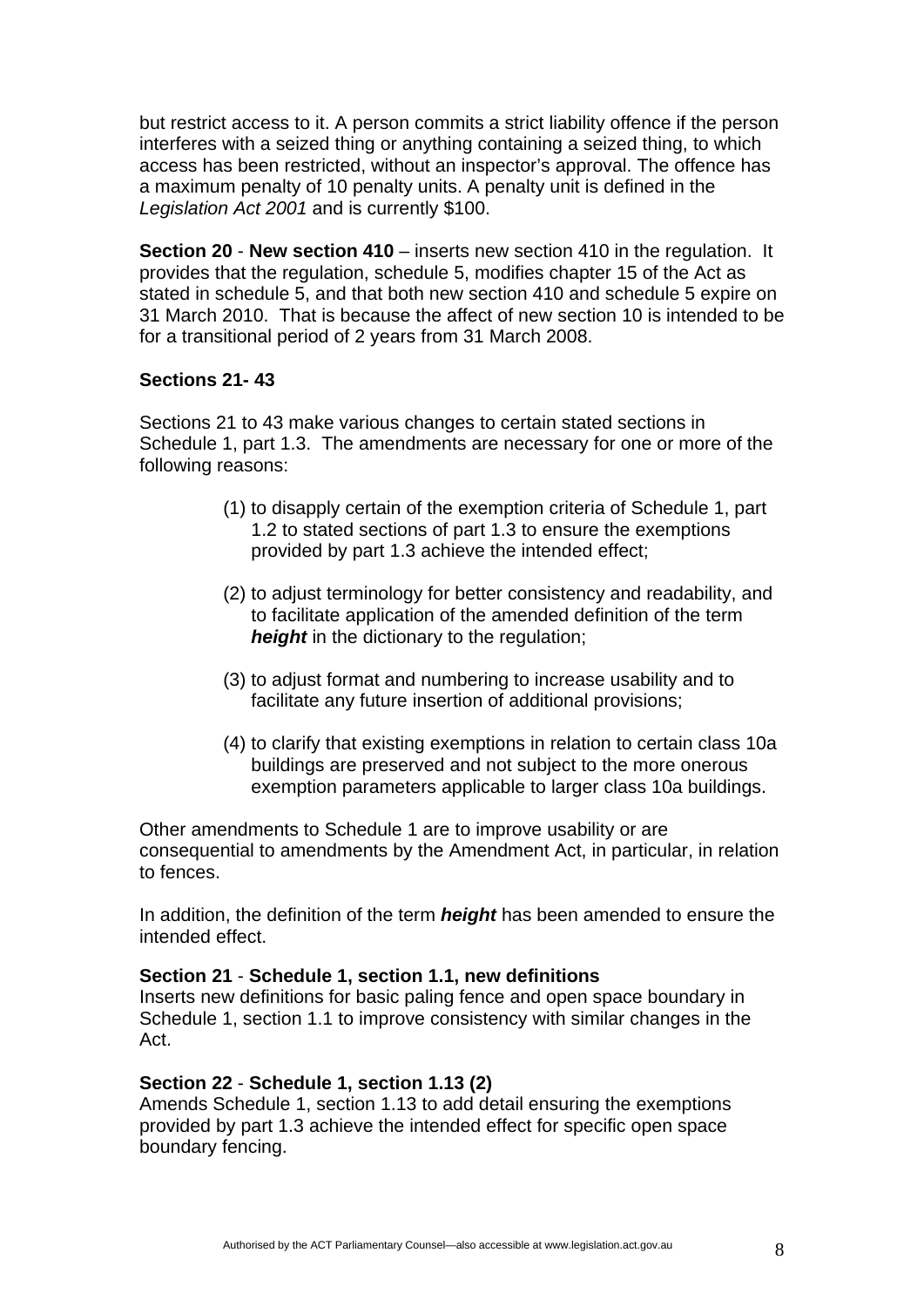### **Section 23 - Section 1.16, examples**

Amends the examples of Schedule 1, section 1.13 to clarify the approvals required in a development where a house is combined with a rear deck or pergola. This amendment also accounts for the amended definition of *height* in the regulation.

### **Section 24 – Schedule 1, section 1.19**

Omits schedule 1, section 1.19 from the regulation, as its provision is moved to a different section number. See section 28.

### **Section 25 – Schedule 1, section 1.20**

Substitutes new criteria for internal alterations of buildings in Schedule 1, section 1.20 to ensure only the stated prescribed general criteria apply rather than all of the criteria. That is necessary to ensure the provision achieves its intended effect.

### **Section 26 – Schedule 1, section 1.21 (c)**

Amends Schedule 1, section 1.21 (c) to ensure consistency with the amended definition of *height* in the regulation.

### **Section 27** - **Schedule 1, section 1.22 (1) new definition of** *structure*

Inserts an amended definition of *structure* in Schedule 1, section 1.22 (1) to account for changes to provisions relating to open space boundary fences.

#### **Section 28 - new Schedule 1, section 1.31**

Inserts what was section 1.19 into new section number 1.31, for formatting purposes.

#### **Section 29 – Schedule 1, division 1.3.2**

Amends Schedule 1, division 1.3.2 to clarify that existing exemptions in relation to certain class 10a buildings are preserved and not subject to the more onerous exemption parameters applicable to larger class 10a buildings. Also amends numbering to increase useability.

#### **Section 30 - Schedule 1, division 1.3.3**

Amends Schedule 1, division 1.3.3 to ensure signs that are exempt development are not subject to inappropriate criteria, such as criteria that prohibit signs of a white or metallic colour. This is to ensure the original intent of the exemption is achieved. Numbering is also amended to ensure useability.

# **Section 31 - Schedule 1, division 1.3.4, section 1.70 to 1.73**

Renumbers Schedule 1, division 1.3.4 to improve readability.

#### **Section 32 - Schedule1, section 1.80**

Amends Schedule1, section 1.80 to ensure rural lease developments that are exempt development are not subject to inappropriate criteria, such as criteria intended for urban settings. This is to ensure the original intent of the exemption is achieved.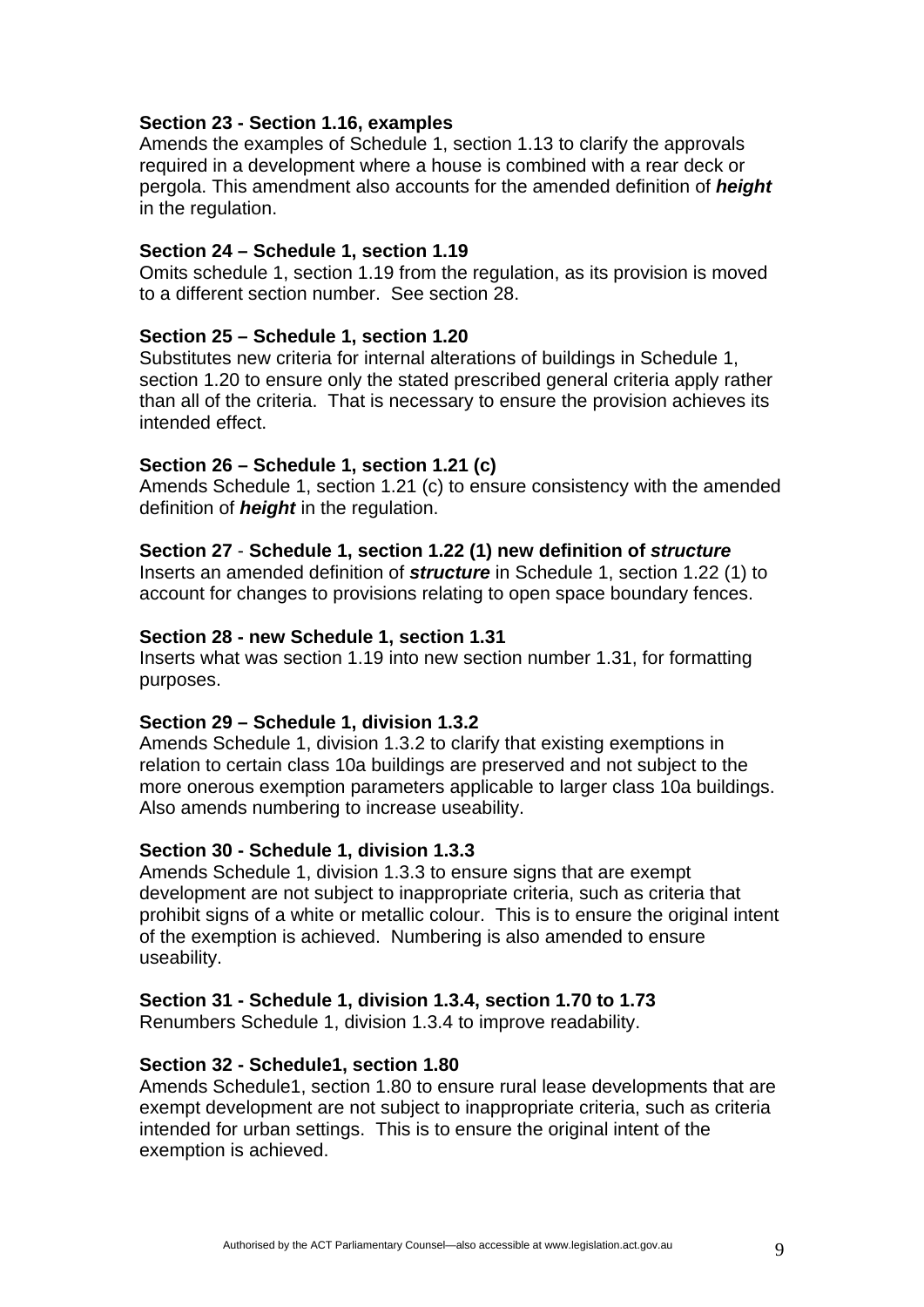### **Section 33 - Schedule 1, section 1.81**

Renumbers Schedule 1, section 1.81 to improve readability.

# **Section 34 – Schedule 1, section 1.90 (1) (b) (iii)**

Amends Schedule 1, section 1.90 (1) (b) (iii) to specify exempt territory development that are minor pubic works includes installation of a parking control sign or traffic control device approved by the authority in the form of a notifiable instrument. This is necessary to ensure that road signs not covered in relevant Australian Standards can be erected, but only of a kind approved by the ACT Planning and Land Authority.

It is anticipated that existing guidelines in relation to road signs could be approved in whole or in part, for example, to preserve the status quo in relation to road sign exemptions.

# **Section 35 – Schedule 1, section 1.90 (3)**

Amends Schedule 1, section 1.90 (3) to specify the approval of the following is a notifiable instrument:

- (a) a bus shelter master plan;
- (b) a kind of a parking control sign or traffic control device.

See the explanation for section 34, above, for further explanation.

### **Section 36 – Schedule 1, section 1.95, notes 2 and 3**

Amends Schedule 1, section 1.95, notes 2 and 3 to remove the general exemption criteria notes for temporary flood mitigation measures. This is to ensure the original intent of the exemption is achieved.

#### **Section 37 – Schedule 1, section 1.100**

Amends Schedule 1, section 1.100 to ensure single dwellings that are exempt development are not subject to the general exemption criteria of Schedule 1. This is necessary as the objectives of those criteria are taken account of in the section 1.100 provision in that the provision requires compliance with the relevant rules in a stated code under the territory plan and those rules are equivalent to the criteria. Applying the criteria in addition to the rules is therefore redundant.

# **Section 38 – Schedule 1, section 1.104 (1), note 2**

Amends Schedule 1, section 1.104 (1), note 2 to remove the reference to the omitted section regarding verandahs.

# **Section 39 Schedule 1, section 1.104(3), definition of** *prescribed landscaping***, paragraph (c)**

Inserts a new paragraph (c) in the definition of *prescribed landscaping* to bring the references to natural grounds level into line with other references to the term in Schedule 1.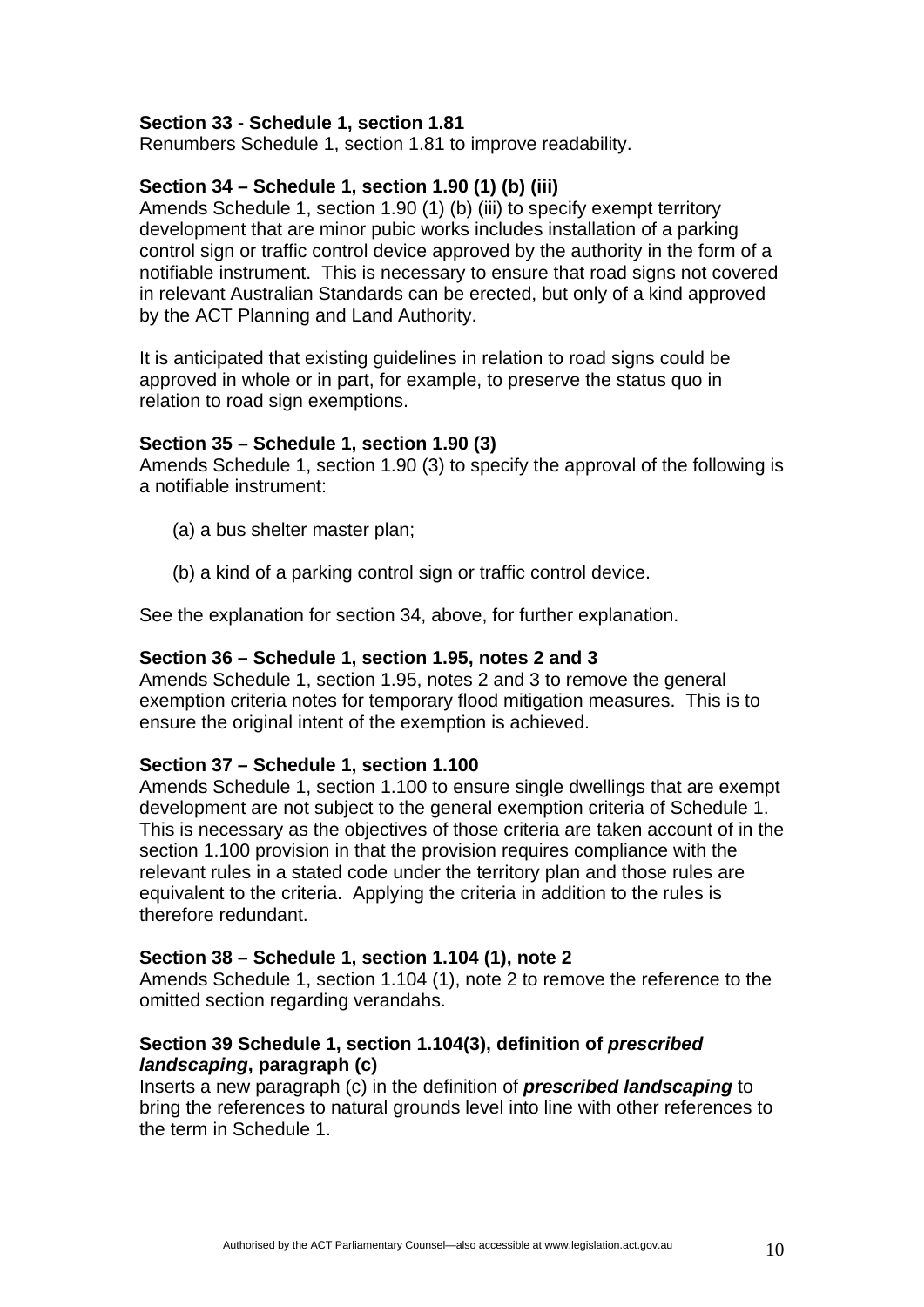# **Section 40 – Schedule 1, sections 1.106 and 1.107**

Amends Schedule 1, sections 1.106 and 1.107 to ensure resiting of buildings with development approval and resiting of exempt buildings are exempt under the prescribed general exemption criteria. That is to ensure the provisions achieves its intended effect.

### **Section 41 – Schedule 1, section 1.109**

Amends Schedule 1, section 1.109 to clarify the meaning of *designated area* for developments not involving a lease variation.

### **Section 42** - **Schedule 1, new part 1.4**

Inserts new part 1.4 in Schedule 1, which specifies permitted open space boundary fence colours for section 1.52.

#### **Section 43** - **Schedule 1, part 1.5 heading, note**

Substitutes a new Note in Schedule 1, part 1.5, to correct section references.

#### **Section 44** - **Schedule 2, item 1, column 2, paragraph (d)(ii)**

Amends Schedule 2, item 1, column 2, paragraph (d)(ii) to clarify that the height of 6.5m is the height of 6.5m above natural ground level.

### **Section 45** - **Schedule 2, item 1, column 2, paragraph (f)**

Amends Schedule 2, item 1, column 2, paragraph (f) to clarify that the height of 6.5m is the height of 6.5m above natural ground level.

#### **Section 46** - **Schedule 3, part 3.2, item 5, column 2, paragraph (d)**

Amends Schedule 3, item 5, column 2, paragraph (d) to clarify that the height of 10m is the height of 10m above natural ground level.

# **Section 47** - **Schedule 3, part 3.2, item 8, column 2, paragraph (h)**

Amends Schedule 3, item 8, column 2, paragraph (h) to clarify that the height of 6m is the height of 6m above natural ground level.

### **Section 48** - **Schedule 3, part 3.2, item 9, column 2, paragraph (i)**

Amends Schedule 3, item 9, column 2, paragraph (i) to clarify that the height of 6m is the height of 6m above natural ground level.

#### **Section 49** - **Schedule 3, part 3.2, item 10, column 2, paragraph (i)**

Amends Schedule 3, item 8, column 2, paragraph (i) to clarify that the height of 6m is the height of 6m above natural ground level.

#### **Section 50** - **New schedule 4**

Inserts a new schedule 4. Schedule 4 is inserted as a result of the insertion of new section 400A (to be renumbered as s401) – see sections 16 and 18 above. Section 400A/401 prescribes that section 47(6) does not apply to the territory plan instruments mentioned in Schedule 4 of the regulation, that is, they need not be notified on the Legislation Register. The reason for not requiring these instruments to be notified is that they are readily available either by purchase or on the internet and/or are subject to copyright.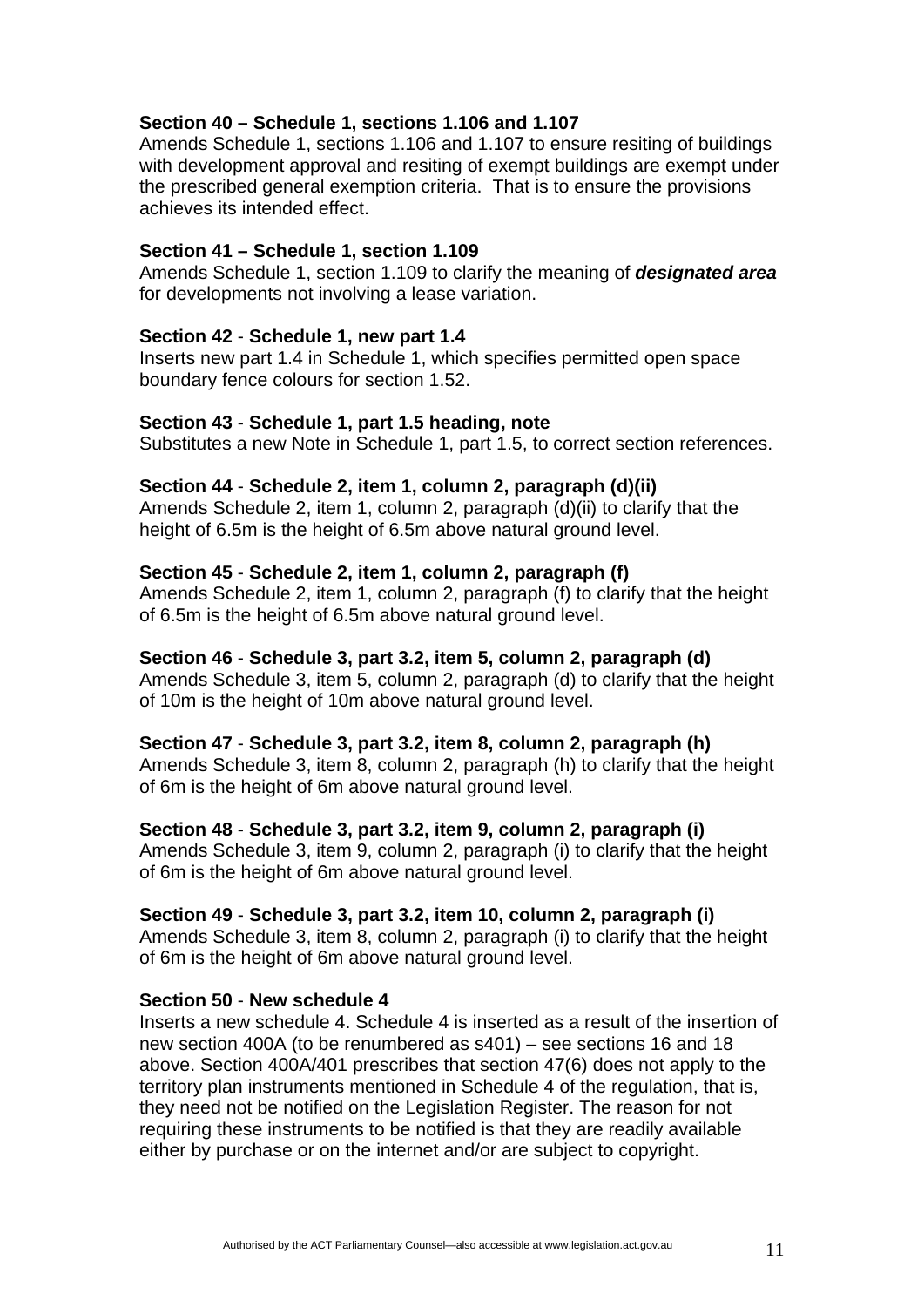# **Section 51 – New schedule 5 (Modification of Act)**

Inserts new schedule 5 for section 410 of the regulation, which provides that schedule 5 modifies chapter 15 of the Act as stated in schedule 5, and that both new section 410 and schedule 5 expire on 31 March 2010. That is because the affect of new section 10 is intended to be for a transitional period of 2 years from 31 March 2008.

**Amendment [5.1]** of new schedule 5 modifies the Act by inserting new **section 429A (Modification of Act, ch 15—Act, s 429)**– under section 429A of the Act, modifies section 298A (5) of the Act. Section 429A modifies section 298A (5) of the Act by substituting a new definition of "D". The intention of s298A is that one fee is payable when extensions are sought in relation to multiple time limits contained in a lease. The intention is for the fee to be based on the maximum increase sought, that is, if a lessee seeks a 6 months extension to commence and a 12 months extension to complete, the fee is based on the 12 months. This regulation provides clarity to the legislative intent.

The modification expires on 31 March 2010 because of section 20 - New section 410.

**Amendments [5.2] and [5.3]** of new schedule 5 modify the Act by substituting section 442(1) and inserting section 442 (4). The modification expands section 442 to include an application for an amendment of an approval under the repealed Act and to clarify the meaning of the section by providing a definition of *finally decided* and *reconsideration period.* Under new s 442(1), the section applies, if before the commencement day of the Act:

(1) a person applied for an approval under the *Land (Planning and Environment) Act 1991* (the repealed Act), section 226 (Application to undertake development); or

(2) an amendment of an approval under the repealed Act, section 247 (Minor amendments); and

Immediately before commencement day, the authority had not finally decided the application.

Section 442(4) specifies the meaning of *finally decided* and *reconsideration period* for the section. An application for approval under the repealed Act is *finally decided* if:

(a) the period for making an application under the repealed Act, section 246 for reconsideration of the authority's decision on the application for approval has ended and no application for reconsideration has been made; or (b) If an application for reconsideration of the authority's decision on the application for approval is made within the reconsideration period - the authority has made a decision on the application for reconsideration; or the authority is taken to have confirmed the original decision under the repealed Act, section 246B.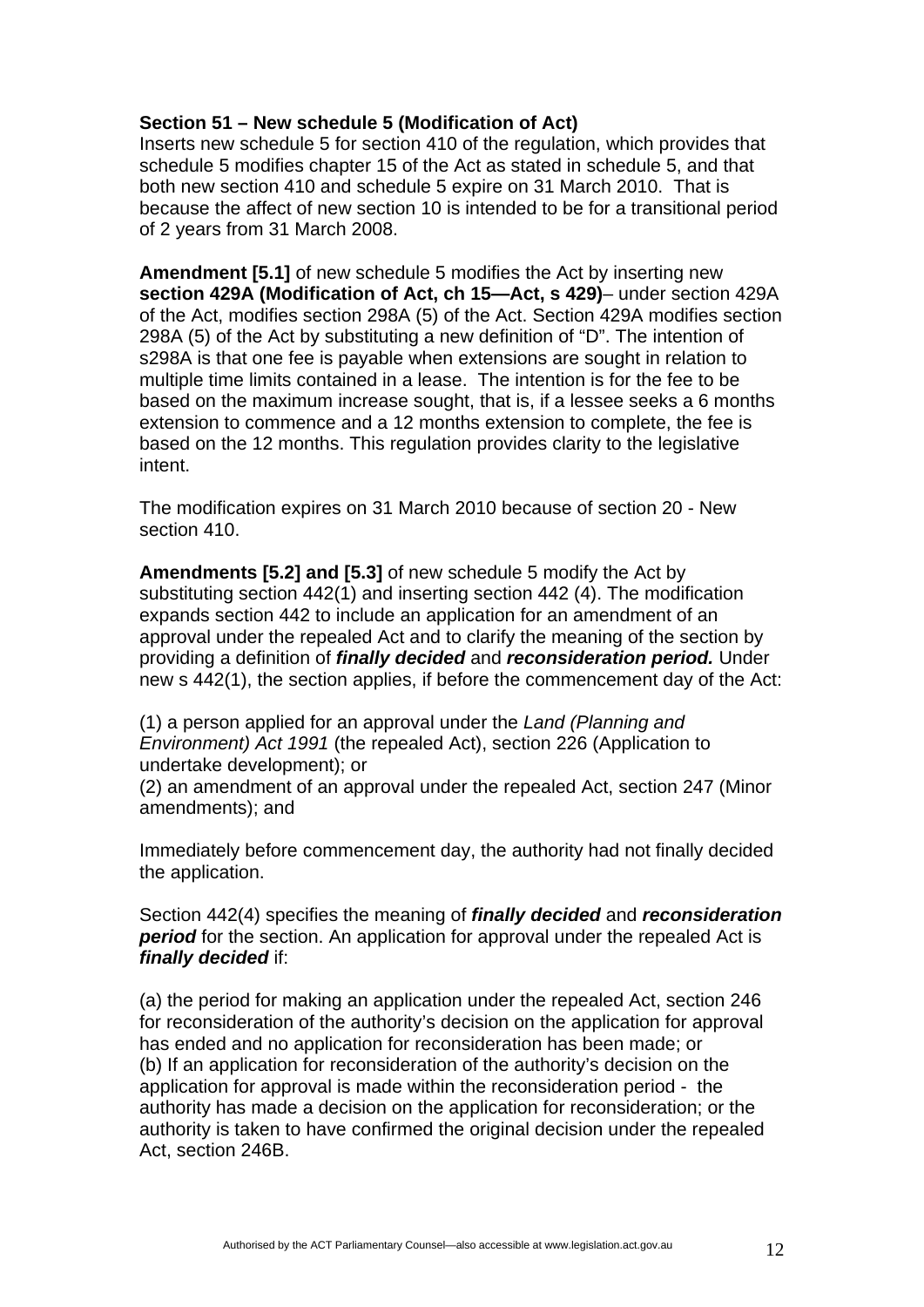*Reconsideration period* means the period within which an application must be made under the repealed Act, section 246(3).

Under sections 442 (2) and (3), the repealed Act continues to apply in relation to the application despite its repeal and if the application is approved, the approval is taken to be a development approval under this Act.

The modification expires on 31 March 2010 because of section 20 - New section 410.

**Amendment [5.4]** of new schedule 5 modifies the Act by substituting a new **section 444** as follows:

Section 444(1) specifies that the section applies not only when a person has an approval immediately before the commencement day of the Act but also when the authority gives an approval under the repealed Act after the commencement of the Act. Under section 444 (2) the approval:

- (a) is taken to be a development approval under the Act;
- (b) unless extended under the Act, continues in force until the time when it would have ended under the repealed Act; and
- (c) for the Act, section 198 (2) (Deciding applications to amend development applications) is taken to relate to a proposal in the merit track.

Pursuant to new section 444 (3), if the application to which the approval relates was not required to be publicly notified under the repealed Act, an application under the Act for the amendment of the approval need not be notified under the Act.

The modification expires on 31 March 2010 because of section 20 - New section 410.

**Amendment [5.5]** of new schedule 5 modifies the Act by substituting a new section 445 (2) (a). When an approval has been given under the repealed Act and an extension of the approval has been granted but has not commenced on commencement day of the Act, the approval is taken to be a development approval under the Act and ends at the end of the period for which the approval was extended under the repealed Act before commencement day.

The modification expires on 31 March 2010 because of section 20 - New section 410.

**Amendment [5.6]** of new schedule 5 modifies chapter 15 of the Act by omitting section 447. Section 447 is no longer required because of the modification of sections 444 and 445 by sections 502 and 503 above. Sections 502 and 503, amongst other things, insert a provision in section 444 and 445 (see s444 (2)(a) and s445 (2)(a)) that states that an approval under the repealed Act is taken to be a development approval under the Act. As a result, section 447 is redundant. Section 504 expires on 31 March 2010.